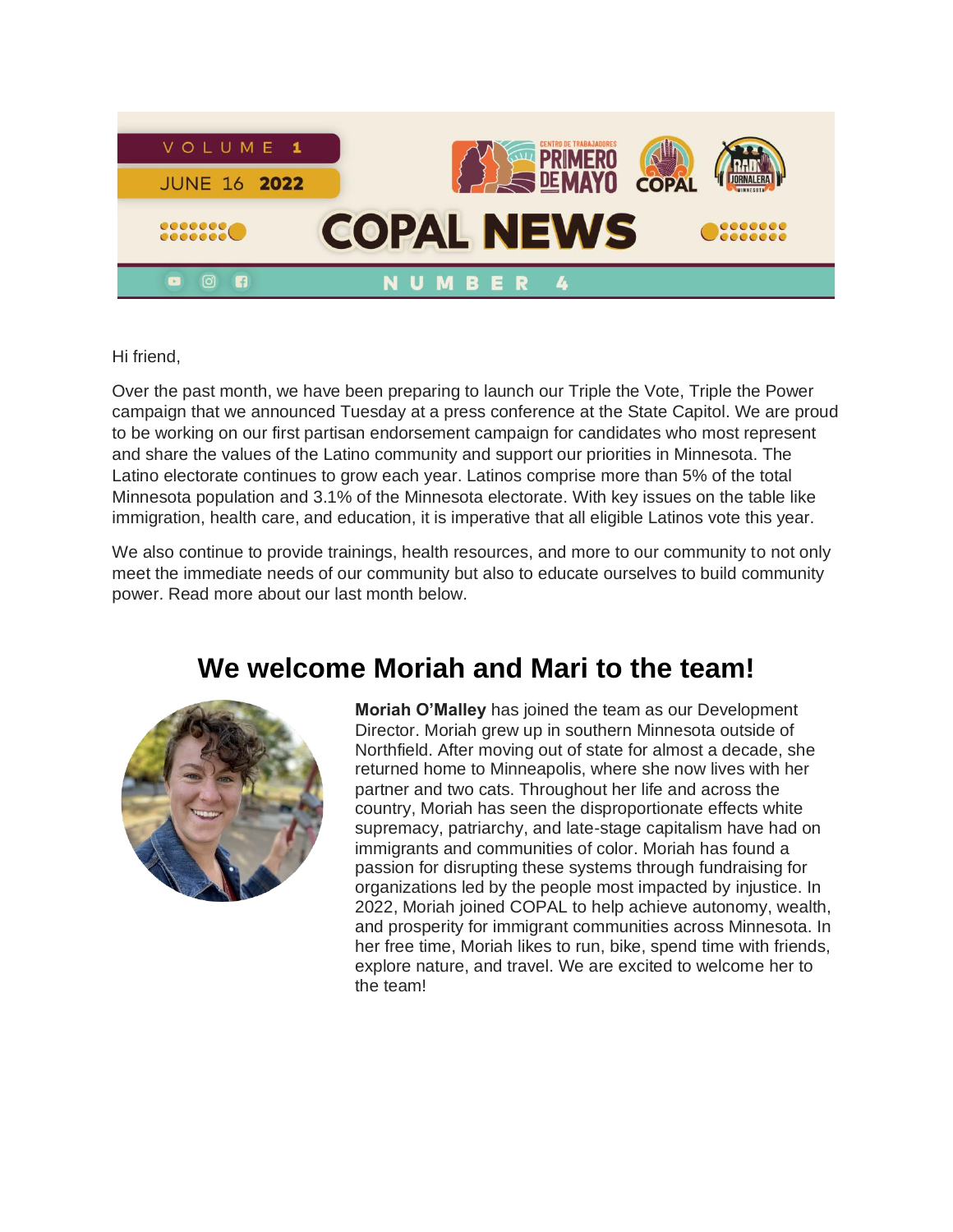

**Mari Hermeding** has joined the team as our Environmental Justice Intern. Mari is a rising senior at the College of Saint Benedict and Saint John's University in St. Joseph, Minnesota. She is pursuing a double major in environmental studies and peace studies with a concentration in environmental justice and the Latinx Experience. On campus, Mari participates in a variety of organizations. She is the Creative Director for Extending the Link, a social justice documentary group, and is currently producing their 15th film. She works as the Climate Justice Coordinator for the women's leadership center on campus, and advocates for a healthier planet through programming, educational materials, and expedition trips. She hopes her internship with COPAL pushes her outside of her comfort zone and tests her Spanish-speaking abilities. She is excited to connect with her fellow COPAL employees and nurture long-lasting relationships—we are thrilled to welcome her to the team!

#### **Triple the Vote, Triple the Power**



COPAL announced on Tuesday, at a press conference from the Capitol, the start of its first partisan support campaign for the candidates who best represent and share the values of the Latino community and support its priorities in Minnesota.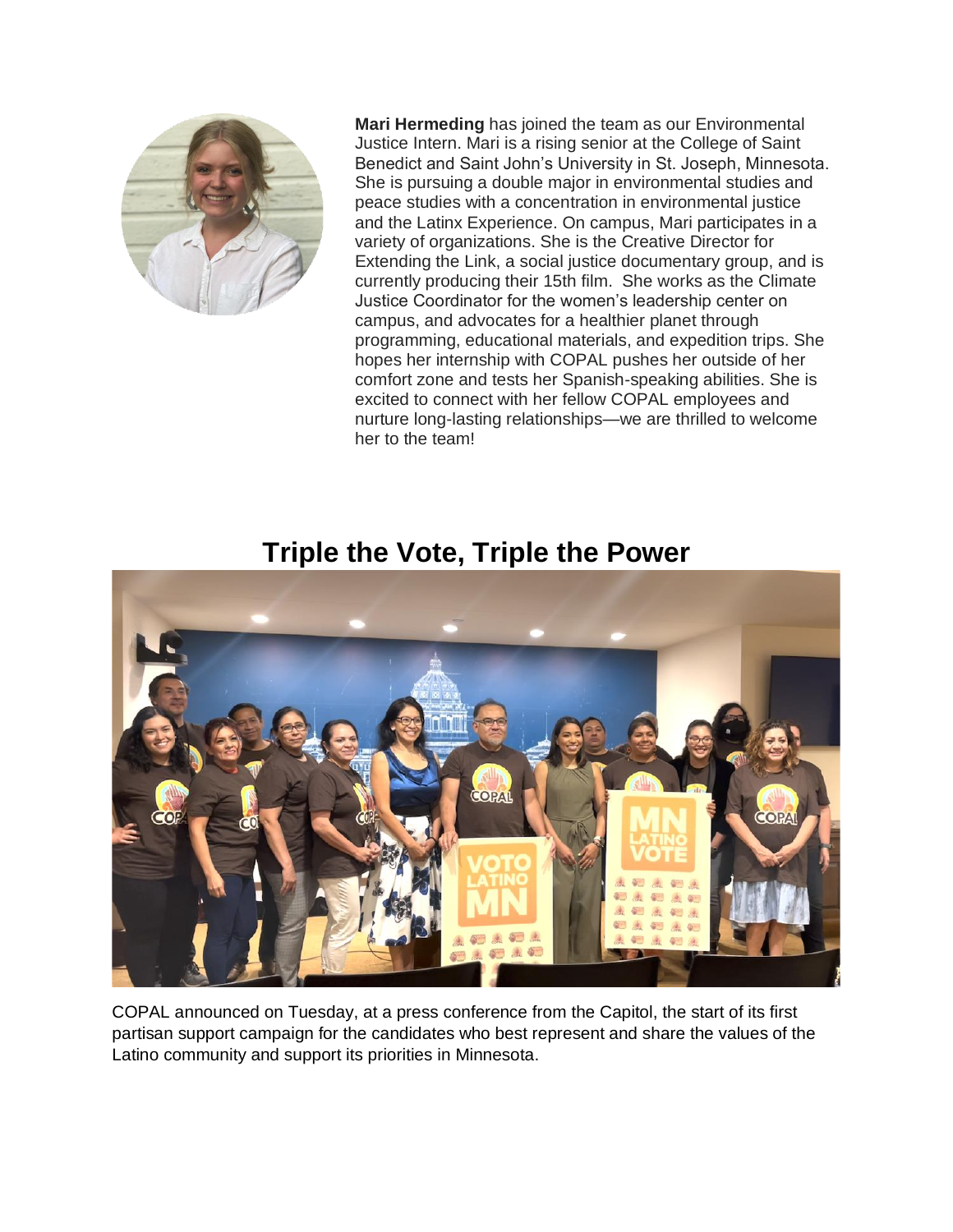COPAL's goal is to build a sustainable, feasible, and measurable political program before the November 8 elections and subsequent elections for the purpose of increasing voter registration in Latino communities, increasing Latino voter turnout, and supporting candidates who share COPAL's mission of supporting Latino communities in Minnesota.

Stay tuned for updates on our endorsement process by following our social media, listening to Radio Jornalera MN, and visiting our website, mnlatinovote.org!



## **Health and Wellness**

The month of May was a month of progress in vaccination against COVID-19. The Health and Wellness team hosted 11 free community vaccination clinics in community spaces, apartment buildings, schools, and other locations in Minneapolis, small towns, and rural areas.

The team was able to knock on hundreds of doors bringing information about vaccination clinics and resources to specific communities. The team was also present every week on social media through informative videos and on Radio Jornalera MN.

[Learn more about available health resources here](https://copalmn.org/en/vaccine/)

# **Civic Participation and Leadership**



Last month, COPAL participated in "Migrant Justice and Dignity in the 2023 Budget" in collaboration with Alianza Américas. Eduardo Peñasco, Organizer for Leadership and Civic Engagement, met with Quinton Johnson, a member of Representative Betty McCollum's office in Washington D.C.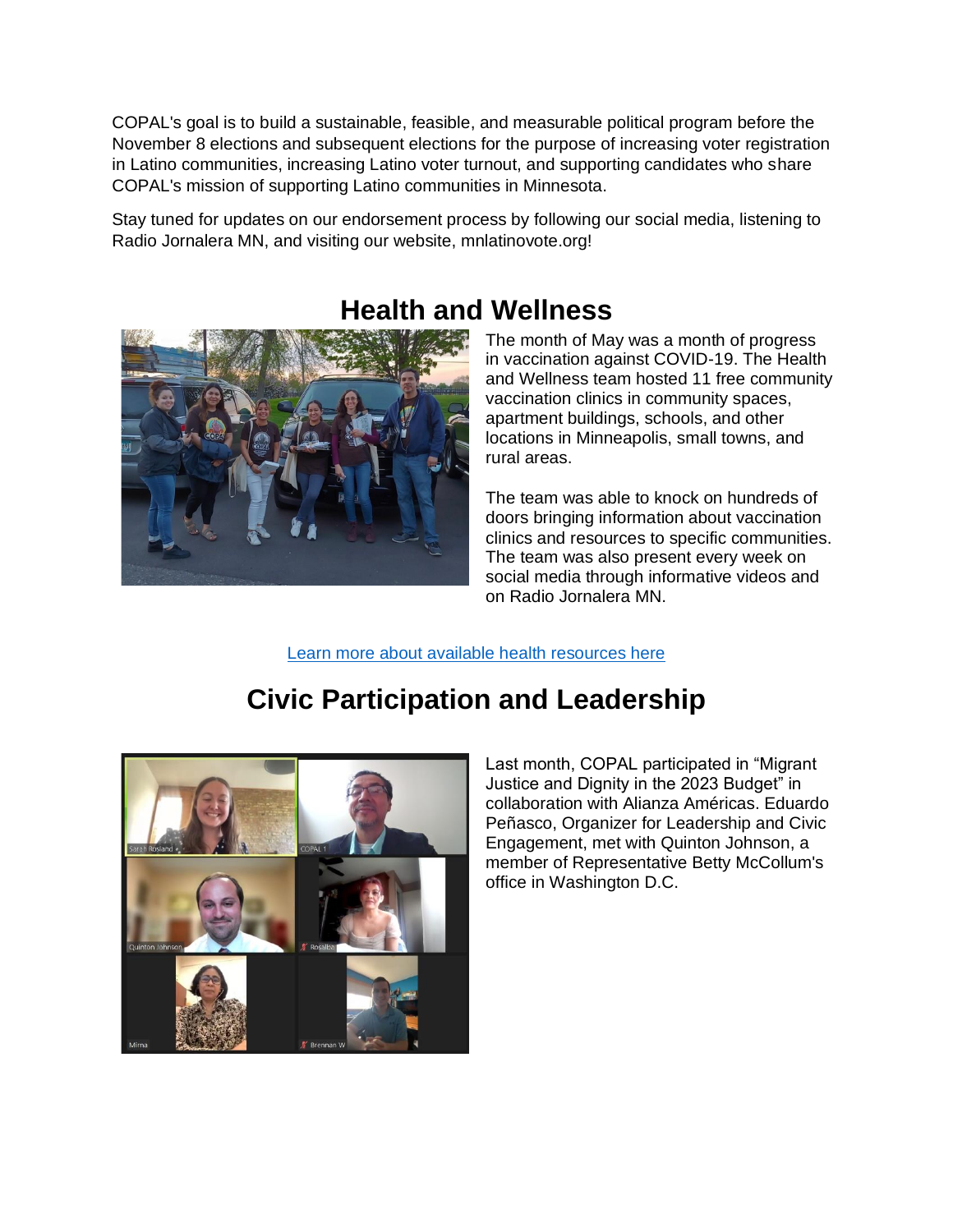COPAL together with Alianza Americas is demanding that the US Department of Justice (DOJ) include \$400 million for a legal representation program for non-citizens in deportation proceedings in the next annual budget. Although federal law guarantees the right to legal representation in immigration proceedings, the law still does not guarantee that the government will pay for legal defense for people who cannot afford it. Without representation, many immigrants find it almost impossible to navigate the complex immigration laws of the United States, especially in a language other than their own.

#### [Join the Civic Participation and Leadership Committee](https://copalmn.org/en/civic-participation-and-leadership/)



#### **South Central Initiative**

The COPAL office in Mankato closed the month of May with the fifteenth vaccination event so far this year, with more than 227 vaccines delivered from children 5 years old to older adults.

Health and wellness are an essential part of the development and prosperity of the Latino community in rural Minnesota. In addition, the South Central Initiative continues to participate in working groups that seek to integrate efforts to create a community rich in diversity. COPAL, together with the Greater Mankato Diversity Council, and Minnesota University Extension, continues to educate communities about diversity and inclusion with the Welcome Communities Project in rural areas.

COPAL Mankato is also working to promote access to mental health and general health services with different organizations and institutions, as well as with the Mayor of Mankato, Najwa Massad.

[Join the regional committee](https://copalmn.org/en/project/south-central-initiative/)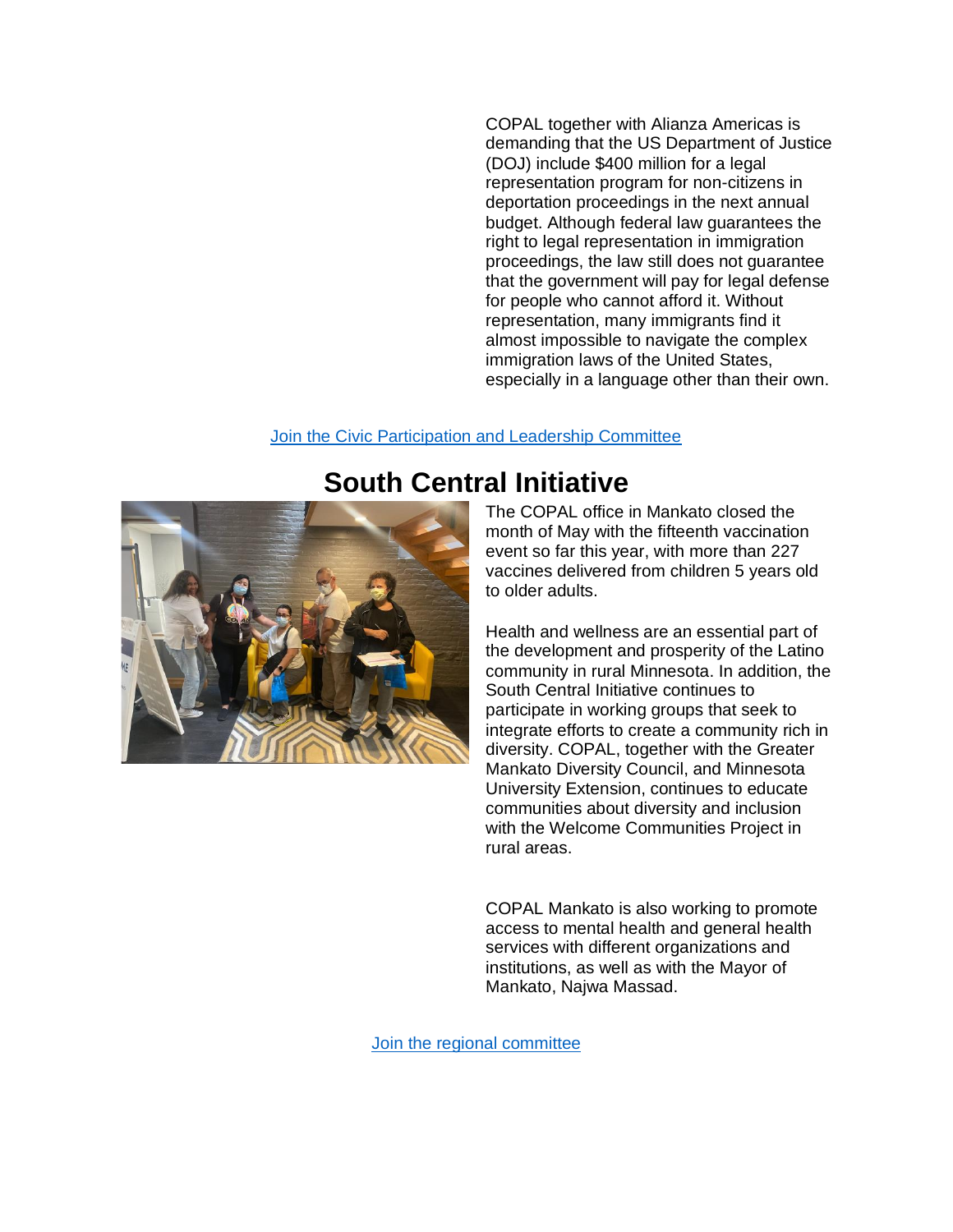### **Environmental Justice**



This month, the Frontline Communities Protection Coalition has been gearing up to support the East Philips neighborhood in its fight against the city's "Hiawatha Campus Expansion Project." We are fighting together with the East Philips Neighborhood Institute to demand environmental protection for the people of East Philips. Historically, the cumulative impacts of pollution in East Phillips have been ignored, with Black, Native American, and other frontline communities disproportionately affected by the negative health impacts of pollution emitted by the City and the United States. corporate projects. We need to hold the city accountable and ensure the protection of this community. Join us in this fight! You can email [lesleeg@copalmn.org](mailto:lesleeg@copalmn.org) for more information.

In May, we also joined the Midwestern Farmers of Color Collective and other affiliates in a delegation to the Minnesota State Capitol for end-of-session talks with elected officials.

## **Here are some environmental justice highlights:**

- Decision-makers accomplished very little in this legislative session in Minnesota, despite the House and Senate agreeing to a framework to spend much of the state's \$9 billion budget surplus back in mid-May. In most sessions, both sides can agree on a capital investment/bonding bill, but even that wasn't finished in time. That means that the environmental policy and finance omnibus bill –which contains agency funding, COPAL's bill addressing the cumulative impacts of pollution, and other important policy proposals—is dead, for now.
- In other news, the long-challenged and controversial proposed PolyMet copper-nickel mine is still facing legal trouble. The Fond du Lac Band of Lake Superior Chippewa and the EPA are both opposing Swiss company Glencore's plan to dump waste rock in 900 acres of wetlands -- Fond du Lac is downstream of this proposed project, which is why they have a legal right to challenge it.
- The state returned 28,000 acres of land to the Bois Forte Band of Chippewa, which may be the largest land back deal ever. Returning land is an important act of environmental justice, addressing the historic legacy of land stolen from Minnesota's indigenous people on behalf of fur traders and white settlers.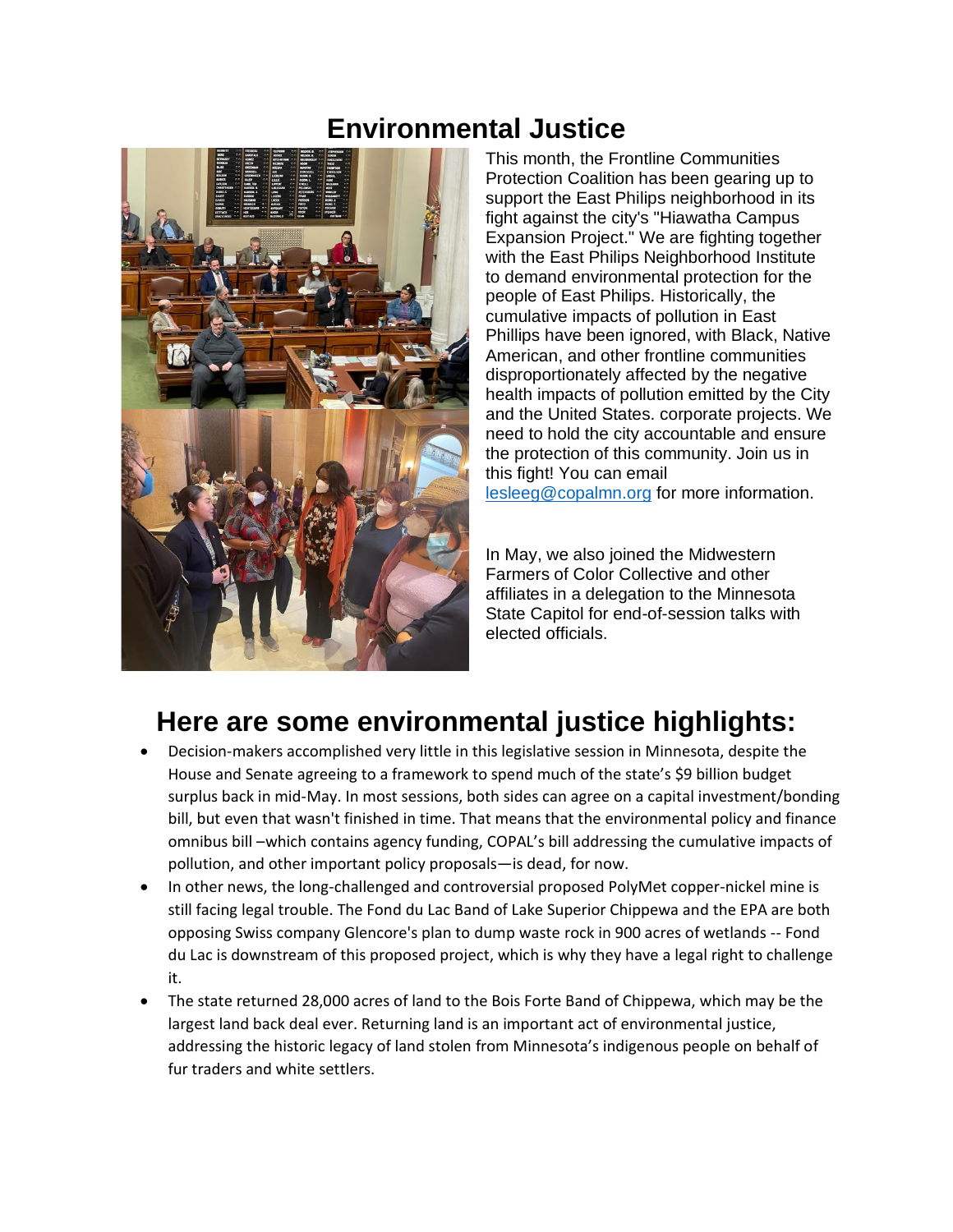*"We were put on this Earth to take care of Mother Earth and our creator gave us our rice, our water, our land, our trees, the air, the skies. Everything is living. And so, we're to be the caretakers of that."* 

-Tribal Chair Cathy Chavers

[Get involved with our environmental policy work here](https://secure.everyaction.com/UPr_2h1j4UehHwTxa6Tdow2?emci=c47e25c9-3ad1-ec11-b656-281878b8c32f&emdi=ea000000-0000-0000-0000-000000000001&ceid=)

### **Mental Health Resources**

If you or someone you know is experiencing a mental health crisis, please contact the **MN Mental Health Crisis Line**: \*\*CRISIS or \*\*274747. Dial from your cell phone and you will be connected to your county crisis team.

Check out the following summary of dental, general health and mental health services that the Minnesota Department of Health has compiled at the lowest cost or at scale. Look at the column that specifies if they have interpreters or people who speak Spanish.

**[Click here for low-cost health resources](https://refugeedirectories.web.health.state.mn.us/health-services?emci=3c882f2b-e2e5-ec11-b656-281878b85110&emdi=ea000000-0000-0000-0000-000000000001&ceid=)**